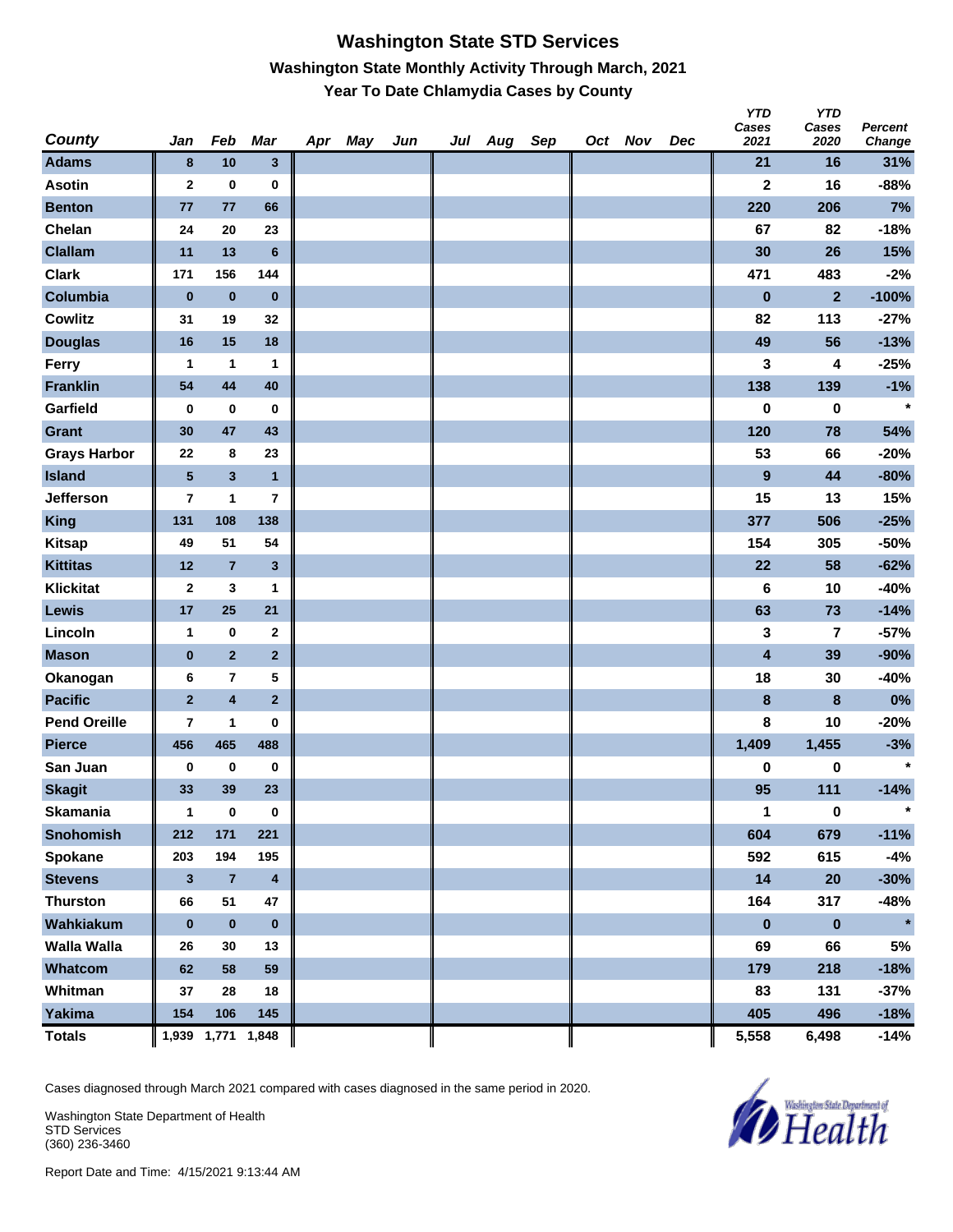## **Washington State STD Services Washington State Monthly Activity Through March, 2021 Year To Date Gonorrhea Cases by County**

| <b>County</b>       | Jan            | Feb            | Mar                     | Apr May | Jun | Jul | Aug | Sep | Oct Nov | Dec | טוז<br>Cases<br>2021    | טוז<br>Cases<br>2020    | <b>Percent</b><br>Change |
|---------------------|----------------|----------------|-------------------------|---------|-----|-----|-----|-----|---------|-----|-------------------------|-------------------------|--------------------------|
| <b>Adams</b>        | $\mathbf{3}$   | 4              | $\mathbf{2}$            |         |     |     |     |     |         |     | 9                       | 4                       | 125%                     |
| <b>Asotin</b>       | $\mathbf{2}$   | $\bf{0}$       | 0                       |         |     |     |     |     |         |     | $\mathbf 2$             | 3                       | $-33%$                   |
| <b>Benton</b>       | 24             | 21             | 27                      |         |     |     |     |     |         |     | 72                      | 58                      | 24%                      |
| Chelan              | $\mathbf{2}$   | 3              | 6                       |         |     |     |     |     |         |     | 11                      | 17                      | $-35%$                   |
| <b>Clallam</b>      | $\mathbf 3$    | $\pmb{0}$      | $\mathbf{1}$            |         |     |     |     |     |         |     | $\overline{\mathbf{4}}$ | $\overline{\mathbf{4}}$ | 0%                       |
| <b>Clark</b>        | 67             | 58             | 65                      |         |     |     |     |     |         |     | 190                     | 193                     | $-2%$                    |
| Columbia            | $\pmb{0}$      | $\pmb{0}$      | $\bf{0}$                |         |     |     |     |     |         |     | $\bf{0}$                | $\mathbf{1}$            | $-100%$                  |
| <b>Cowlitz</b>      | 7              | 4              | 10                      |         |     |     |     |     |         |     | 21                      | 20                      | $5%$                     |
| <b>Douglas</b>      | $\pmb{0}$      | $\overline{2}$ | $\mathbf{1}$            |         |     |     |     |     |         |     | $\mathbf{3}$            | 10                      | $-70%$                   |
| Ferry               | 0              | $\mathbf{1}$   | $\pmb{0}$               |         |     |     |     |     |         |     | 1                       | 1                       | $0\%$                    |
| <b>Franklin</b>     | 19             | 23             | 15                      |         |     |     |     |     |         |     | 57                      | 28                      | 104%                     |
| Garfield            | $\pmb{0}$      | $\pmb{0}$      | 0                       |         |     |     |     |     |         |     | 0                       | 0                       | $\star$                  |
| <b>Grant</b>        | $\overline{7}$ | 14             | $\bf8$                  |         |     |     |     |     |         |     | 29                      | 25                      | 16%                      |
| <b>Grays Harbor</b> | 8              | $\bf 7$        | 5                       |         |     |     |     |     |         |     | 20                      | 26                      | $-23%$                   |
| <b>Island</b>       | $\mathbf 2$    | $\overline{2}$ | $\bf{0}$                |         |     |     |     |     |         |     | 4                       | $6\phantom{1}$          | $-33%$                   |
| Jefferson           | 1              | 0              | 0                       |         |     |     |     |     |         |     | 1                       | 1                       | $0\%$                    |
| <b>King</b>         | 331            | 311            | 291                     |         |     |     |     |     |         |     | 933                     | 1,144                   | $-18%$                   |
| <b>Kitsap</b>       | 15             | 14             | 23                      |         |     |     |     |     |         |     | 52                      | 74                      | $-30%$                   |
| <b>Kittitas</b>     | $\mathbf{3}$   | $\pmb{0}$      | $\pmb{0}$               |         |     |     |     |     |         |     | $\mathbf{3}$            | 4                       | $-25%$                   |
| <b>Klickitat</b>    | $\mathbf{1}$   | $\mathbf{1}$   | $\pmb{0}$               |         |     |     |     |     |         |     | $\mathbf 2$             | 1                       | 100%                     |
| Lewis               | 8              | $\bf 6$        | $\mathbf{2}$            |         |     |     |     |     |         |     | 16                      | 12                      | 33%                      |
| Lincoln             | $\pmb{0}$      | $\pmb{0}$      | 0                       |         |     |     |     |     |         |     | 0                       | 3                       | $-100%$                  |
| <b>Mason</b>        | $\bf{0}$       | $\pmb{0}$      | $\pmb{0}$               |         |     |     |     |     |         |     | $\pmb{0}$               | 10                      | $-100%$                  |
| Okanogan            | $\mathbf{2}$   | 5              | 2                       |         |     |     |     |     |         |     | 9                       | 9                       | $0\%$                    |
| <b>Pacific</b>      | $\mathbf{1}$   | $\mathbf{1}$   | $\bf{0}$                |         |     |     |     |     |         |     | $\overline{2}$          | $\mathbf{2}$            | 0%                       |
| <b>Pend Oreille</b> | 0              | 0              | 0                       |         |     |     |     |     |         |     | 0                       | 5                       | $-100%$                  |
| <b>Pierce</b>       | 153            | 159            | 159                     |         |     |     |     |     |         |     | 471                     | 604                     | $-22%$                   |
| San Juan            | 0              | 0              | 0                       |         |     |     |     |     |         |     | 0                       | 0                       | $\star$                  |
| <b>Skagit</b>       | $\overline{7}$ | $\pmb{9}$      | $\mathbf{3}$            |         |     |     |     |     |         |     | 19                      | 30                      | $-37%$                   |
| Skamania            | $\pmb{0}$      | $\pmb{0}$      | $\pmb{0}$               |         |     |     |     |     |         |     | $\mathbf 0$             | $\mathbf 0$             | $\star$                  |
| Snohomish           | 64             | 55             | 65                      |         |     |     |     |     |         |     | 184                     | 206                     | $-11%$                   |
| Spokane             | 40             | 42             | 57                      |         |     |     |     |     |         |     | 139                     | 223                     | $-38%$                   |
| <b>Stevens</b>      | $\mathbf{1}$   | $\mathbf 2$    | $\overline{\mathbf{3}}$ |         |     |     |     |     |         |     | $\bf 6$                 | $\overline{7}$          | $-14%$                   |
| <b>Thurston</b>     | 17             | 18             | 17                      |         |     |     |     |     |         |     | 52                      | 70                      | $-26%$                   |
| Wahkiakum           | $\pmb{0}$      | $\pmb{0}$      | $\pmb{0}$               |         |     |     |     |     |         |     | $\pmb{0}$               | $\pmb{0}$               | $\star$                  |
| <b>Walla Walla</b>  | 4              | $\overline{7}$ | 5                       |         |     |     |     |     |         |     | 16                      | 18                      | $-11%$                   |
| Whatcom             | $17\,$         | ${\bf 20}$     | 19                      |         |     |     |     |     |         |     | 56                      | 58                      | $-3%$                    |
| Whitman             | $\mathbf{2}$   | $\mathbf{2}$   | 3                       |         |     |     |     |     |         |     | 7                       | 6                       | 17%                      |
| <b>Yakima</b>       | 40             | 32             | 27                      |         |     |     |     |     |         |     | 99                      | $111$                   | $-11%$                   |
| <b>Totals</b>       | 851            | 823            | 816                     |         |     |     |     |     |         |     | 2,490                   | 2,994                   | $-17%$                   |

Cases diagnosed through March 2021 compared with cases diagnosed in the same period in 2020.

Washington State Department of Health STD Services (360) 236-3460



*Y* 

*YTD*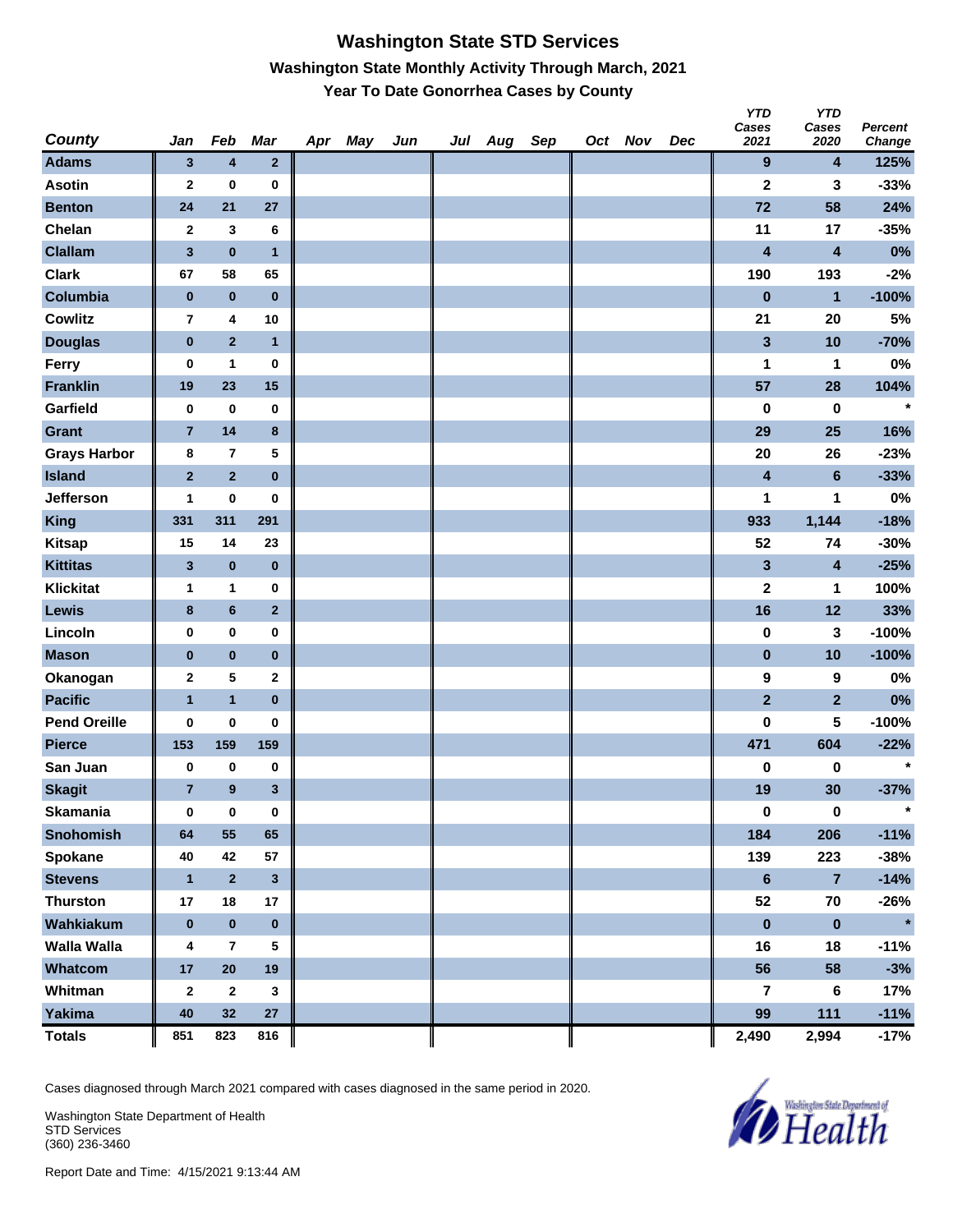# **Washington State STD Services Washington State Monthly Activity Through March, 2021 Year To Date Herpes Simplex Cases by County**

| <b>County</b>       | Jan                     | Feb                     | <b>Mar</b>   | Apr May | Jun | Jul Aug Sep |  | Oct Nov | Dec | <b>YTD</b><br>Cases<br>2021 | <b>YTD</b><br>Cases<br>2020 | Percent<br>Change |
|---------------------|-------------------------|-------------------------|--------------|---------|-----|-------------|--|---------|-----|-----------------------------|-----------------------------|-------------------|
| <b>Adams</b>        | $\bf{0}$                | $\bf{0}$                | $\pmb{0}$    |         |     |             |  |         |     | $\pmb{0}$                   | $\bf{0}$                    | $\star$           |
| <b>Asotin</b>       | 0                       | $\bf{0}$                | 0            |         |     |             |  |         |     | $\bf{0}$                    | $\bf{0}$                    | $\star$           |
| <b>Benton</b>       | $\sqrt{5}$              | $\overline{\mathbf{5}}$ | 4            |         |     |             |  |         |     | 14                          | 13                          | 8%                |
| Chelan              | 0                       | $\pmb{0}$               | 0            |         |     |             |  |         |     | $\pmb{0}$                   | $\mathbf 2$                 | $-100%$           |
| <b>Clallam</b>      | $\pmb{0}$               | $\overline{\mathbf{2}}$ | $\pmb{0}$    |         |     |             |  |         |     | $\overline{2}$              | $\overline{2}$              | $0\%$             |
| <b>Clark</b>        | 6                       | 6                       | 2            |         |     |             |  |         |     | 14                          | 59                          | $-76%$            |
| Columbia            | $\pmb{0}$               | $\pmb{0}$               | $\pmb{0}$    |         |     |             |  |         |     | $\pmb{0}$                   | $\bf{0}$                    | $\star$           |
| <b>Cowlitz</b>      | 0                       | $\pmb{0}$               | $\mathbf{2}$ |         |     |             |  |         |     | $\mathbf 2$                 | 6                           | $-67%$            |
| <b>Douglas</b>      | $\bf{0}$                | $\bf{0}$                | $\mathbf{1}$ |         |     |             |  |         |     | $\mathbf{1}$                | $\mathbf{1}$                | $0\%$             |
| Ferry               | 0                       | $\mathbf 0$             | 0            |         |     |             |  |         |     | $\pmb{0}$                   | $\pmb{0}$                   | $\star$           |
| <b>Franklin</b>     | $\mathbf{3}$            | $\overline{\mathbf{1}}$ | 3            |         |     |             |  |         |     | $\overline{\mathbf{7}}$     | 11                          | $-36%$            |
| Garfield            | 0                       | $\pmb{0}$               | 0            |         |     |             |  |         |     | $\pmb{0}$                   | $\bf{0}$                    | $\star$           |
| Grant               | $\overline{\mathbf{4}}$ | $\overline{\mathbf{2}}$ | $\mathbf{2}$ |         |     |             |  |         |     | $\bf8$                      | $6\phantom{a}$              | 33%               |
| <b>Grays Harbor</b> | 0                       | $\pmb{0}$               | 3            |         |     |             |  |         |     | 3                           | 4                           | $-25%$            |
| <b>Island</b>       | $\pmb{0}$               | $\mathbf{1}$            | $\pmb{0}$    |         |     |             |  |         |     | $\mathbf{1}$                | $\overline{\mathbf{7}}$     | $-86%$            |
| Jefferson           | 0                       | $\pmb{0}$               | 0            |         |     |             |  |         |     | $\pmb{0}$                   | $\pmb{0}$                   | $\star$           |
| <b>King</b>         | $\mathbf{1}$            | $\pmb{0}$               | $\mathbf{1}$ |         |     |             |  |         |     | $\overline{2}$              | $\bf{0}$                    | $\star$           |
| <b>Kitsap</b>       | $\overline{7}$          | $\boldsymbol{4}$        | 15           |         |     |             |  |         |     | 26                          | 20                          | 30%               |
| <b>Kittitas</b>     | $\bf{0}$                | $\bf{0}$                | $\pmb{0}$    |         |     |             |  |         |     | $\pmb{0}$                   | $\mathbf{2}$                | $-100%$           |
| <b>Klickitat</b>    | 0                       | $\bf{0}$                | 0            |         |     |             |  |         |     | $\pmb{0}$                   | 1                           | $-100%$           |
| Lewis               | $\pmb{0}$               | $\pmb{0}$               | $\pmb{0}$    |         |     |             |  |         |     | $\pmb{0}$                   | $\overline{\mathbf{2}}$     | $-100%$           |
| Lincoln             | 0                       | $\pmb{0}$               | 0            |         |     |             |  |         |     | $\bf{0}$                    | $\pmb{0}$                   | $\star$           |
| <b>Mason</b>        | $\pmb{0}$               | $\pmb{0}$               | $\pmb{0}$    |         |     |             |  |         |     | $\pmb{0}$                   | $\overline{\mathbf{4}}$     | $-100%$           |
| Okanogan            | 0                       | $\pmb{0}$               | 0            |         |     |             |  |         |     | $\pmb{0}$                   | $\mathbf{2}$                | $-100%$           |
| <b>Pacific</b>      | $\pmb{0}$               | $\pmb{0}$               | $\pmb{0}$    |         |     |             |  |         |     | $\pmb{0}$                   | $\pmb{0}$                   | $\star$           |
| <b>Pend Oreille</b> | 0                       | $\bf{0}$                | 0            |         |     |             |  |         |     | $\bf{0}$                    | 1                           | $-100%$           |
| <b>Pierce</b>       | 34                      | 37                      | 37           |         |     |             |  |         |     | 108                         | 145                         | $-26%$            |
| San Juan            | 0                       | $\pmb{0}$               | 0            |         |     |             |  |         |     | 0                           | 0                           | $\star$           |
| <b>Skagit</b>       | $\mathbf{3}$            | $\mathbf{1}$            | 3            |         |     |             |  |         |     | $\overline{7}$              | $\overline{7}$              | 0%                |
| <b>Skamania</b>     | $\pmb{0}$               | $\pmb{0}$               | $\pmb{0}$    |         |     |             |  |         |     | $\pmb{0}$                   | $\pmb{0}$                   | $\star$           |
| Snohomish           | 15                      | 15                      | 15           |         |     |             |  |         |     | 45                          | 45                          | $0\%$             |
| <b>Spokane</b>      | 10                      | 8                       | 11           |         |     |             |  |         |     | 29                          | 29                          | $0\%$             |
| <b>Stevens</b>      | $\mathbf{1}$            | $\mathbf{3}$            | $\pmb{0}$    |         |     |             |  |         |     | $\overline{\mathbf{4}}$     | 5                           | $-20%$            |
| <b>Thurston</b>     | ${\bf 5}$               | $\boldsymbol{9}$        | $\mathbf{2}$ |         |     |             |  |         |     | 16                          | 30                          | $-47%$            |
| Wahkiakum           | $\pmb{0}$               | $\pmb{0}$               | $\pmb{0}$    |         |     |             |  |         |     | $\pmb{0}$                   | $\pmb{0}$                   | $\star$           |
| Walla Walla         | 1                       | $\pmb{0}$               | 0            |         |     |             |  |         |     | 1                           | 1                           | $0\%$             |
| Whatcom             | $\mathbf{3}$            | $\overline{2}$          | $\pmb{0}$    |         |     |             |  |         |     | $5\phantom{.0}$             | 24                          | $-79%$            |
| Whitman             | $\pmb{0}$               | $\mathbf 1$             | 0            |         |     |             |  |         |     | 1                           | $\mathbf{3}$                | $-67%$            |
| Yakima              | $\mathbf 3$             | $\mathbf{3}$            | 3            |         |     |             |  |         |     | $\boldsymbol{9}$            | 12                          | $-25%$            |
| <b>Totals</b>       | 101                     | 100                     | 104          |         |     |             |  |         |     | 305                         | 444                         | $-31%$            |

Cases diagnosed through March 2021 compared with cases diagnosed in the same period in 2020.

Washington State Department of Health STD Services (360) 236-3460

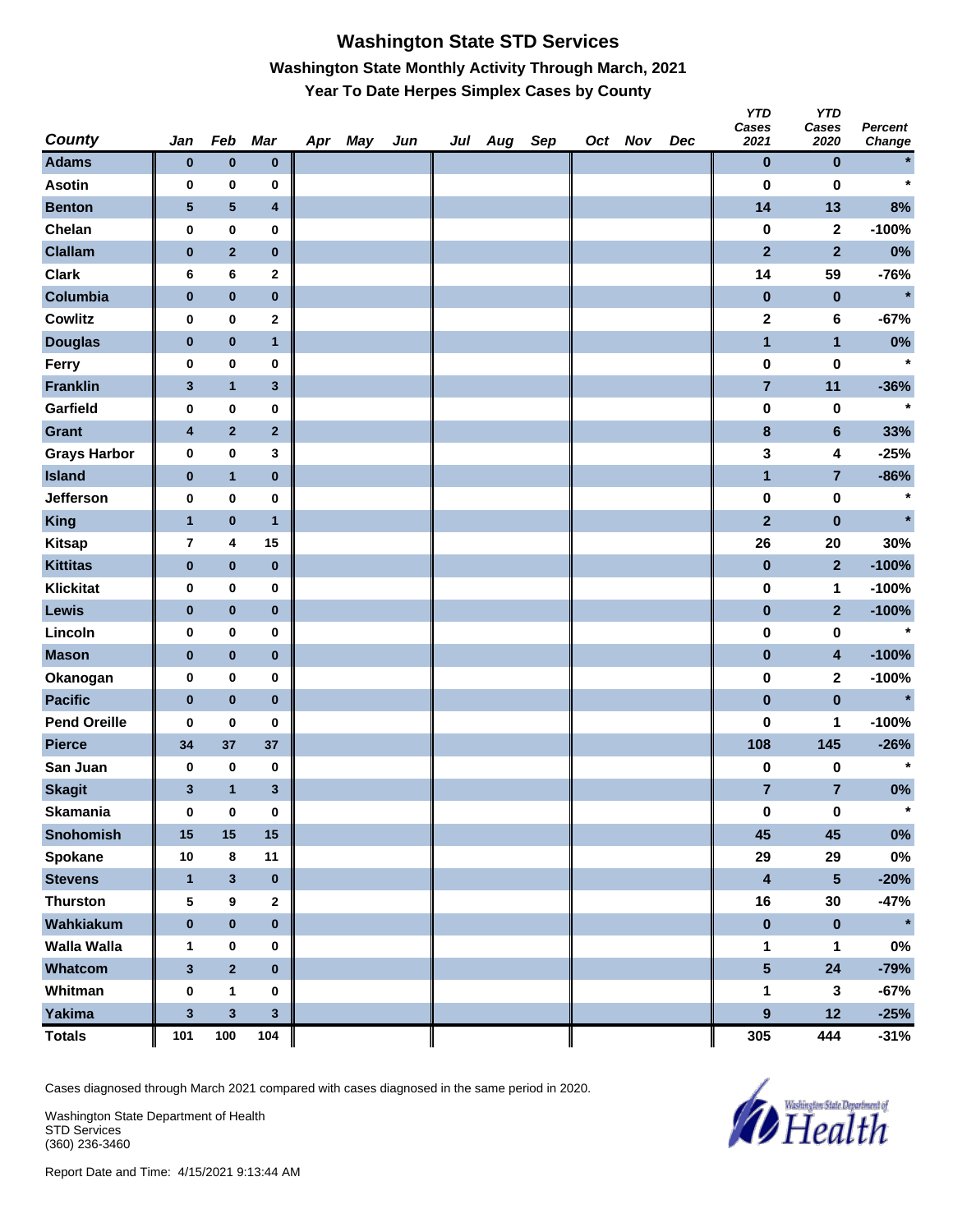#### **Washington State STD Services Washington State Monthly Activity Through March, 2021 Year To Date Syphilis Cases by County**

| <b>County</b>       | Jan                     | Feb                     | <b>Mar</b>              | Apr May | Jun | Jul Aug Sep |  | Oct Nov | Dec | <b>YTD</b><br>Cases<br>2021 | <b>YTD</b><br>Cases<br>2020 | Percent<br>Change |
|---------------------|-------------------------|-------------------------|-------------------------|---------|-----|-------------|--|---------|-----|-----------------------------|-----------------------------|-------------------|
| <b>Adams</b>        | $\bf{0}$                | $\mathbf{1}$            | $\pmb{0}$               |         |     |             |  |         |     | $\mathbf{1}$                | $\mathbf{1}$                | $0\%$             |
| <b>Asotin</b>       | 0                       | $\bf{0}$                | 0                       |         |     |             |  |         |     | $\bf{0}$                    | $\bf{0}$                    | $\star$           |
| <b>Benton</b>       | $\overline{7}$          | 12                      | 8                       |         |     |             |  |         |     | 27                          | $\pmb{8}$                   | 238%              |
| Chelan              | 0                       | $\bf{0}$                | $\pmb{0}$               |         |     |             |  |         |     | $\pmb{0}$                   | $\mathbf 2$                 | $-100%$           |
| <b>Clallam</b>      | $\mathbf{2}$            | $\bf{0}$                | $\pmb{0}$               |         |     |             |  |         |     | $\overline{2}$              | $\pmb{0}$                   | $\star$           |
| <b>Clark</b>        | 15                      | 11                      | 10                      |         |     |             |  |         |     | 36                          | 49                          | $-27%$            |
| Columbia            | $\pmb{0}$               | $\pmb{0}$               | $\pmb{0}$               |         |     |             |  |         |     | $\pmb{0}$                   | $\pmb{0}$                   | $\star$           |
| <b>Cowlitz</b>      | 2                       | $\mathbf{1}$            | $\mathbf{2}$            |         |     |             |  |         |     | 5                           | 6                           | $-17%$            |
| <b>Douglas</b>      | 1                       | $\overline{\mathbf{2}}$ | $\pmb{0}$               |         |     |             |  |         |     | $\mathbf{3}$                | $\pmb{0}$                   | $\star$           |
| Ferry               | 0                       | $\mathbf{1}$            | 0                       |         |     |             |  |         |     | 1                           | $\pmb{0}$                   | $\star$           |
| <b>Franklin</b>     | $\mathbf{1}$            | $\mathbf 2$             | $\mathbf{2}$            |         |     |             |  |         |     | $5\phantom{.0}$             | $5\phantom{a}$              | $0\%$             |
| Garfield            | 0                       | $\pmb{0}$               | 0                       |         |     |             |  |         |     | $\bf{0}$                    | $\bf{0}$                    | $\star$           |
| Grant               | $\mathbf{1}$            | $\mathbf 3$             | 3                       |         |     |             |  |         |     | $\overline{7}$              | $\overline{7}$              | 0%                |
| <b>Grays Harbor</b> | 0                       | $\mathbf{3}$            | 3                       |         |     |             |  |         |     | $\bf 6$                     | 4                           | 50%               |
| <b>Island</b>       | $\pmb{0}$               | $\mathbf{1}$            | $\pmb{0}$               |         |     |             |  |         |     | $\mathbf{1}$                | $\overline{\mathbf{2}}$     | $-50%$            |
| Jefferson           | 0                       | $\bf{0}$                | 1                       |         |     |             |  |         |     | 1                           | 1                           | $0\%$             |
| <b>King</b>         | 77                      | 91                      | 70                      |         |     |             |  |         |     | 238                         | 225                         | 6%                |
| <b>Kitsap</b>       | 4                       | 3                       | $\mathbf{2}$            |         |     |             |  |         |     | 9                           | 9                           | 0%                |
| <b>Kittitas</b>     | $\mathbf{1}$            | $\bf{0}$                | $\pmb{0}$               |         |     |             |  |         |     | $\mathbf{1}$                | $\pmb{0}$                   | $\star$           |
| <b>Klickitat</b>    | 0                       | $\mathbf 0$             | 0                       |         |     |             |  |         |     | $\pmb{0}$                   | $\pmb{0}$                   | $\star$           |
| Lewis               | $\mathbf{2}$            | $\mathbf 2$             | 5                       |         |     |             |  |         |     | $\boldsymbol{9}$            | $\overline{2}$              | 350%              |
| Lincoln             | 0                       | $\pmb{0}$               | 0                       |         |     |             |  |         |     | $\bf{0}$                    | $\mathbf{1}$                | $-100%$           |
| <b>Mason</b>        | $\mathbf{1}$            | $\mathbf{1}$            | 5                       |         |     |             |  |         |     | $\overline{7}$              | $\pmb{8}$                   | $-13%$            |
| Okanogan            | $\mathbf 2$             | 1                       | 2                       |         |     |             |  |         |     | 5                           | 1                           | 400%              |
| <b>Pacific</b>      | $\pmb{0}$               | $\pmb{0}$               | $\pmb{0}$               |         |     |             |  |         |     | $\pmb{0}$                   | $\pmb{0}$                   | $\star$           |
| <b>Pend Oreille</b> | 0                       | 1                       | 0                       |         |     |             |  |         |     | 1                           | 0                           | $\star$           |
| <b>Pierce</b>       | 33                      | 38                      | 39                      |         |     |             |  |         |     | 110                         | 68                          | 62%               |
| San Juan            | 0                       | $\pmb{0}$               | 0                       |         |     |             |  |         |     | 0                           | 0                           | $\star$           |
| <b>Skagit</b>       | $\pmb{0}$               | $\sqrt{5}$              | 3                       |         |     |             |  |         |     | $\bf8$                      | 4                           | 100%              |
| <b>Skamania</b>     | $\pmb{0}$               | $\mathbf{1}$            | $\pmb{0}$               |         |     |             |  |         |     | $\mathbf{1}$                | $\pmb{0}$                   | $\star$           |
| <b>Snohomish</b>    | 21                      | 18                      | $12$                    |         |     |             |  |         |     | 51                          | 35                          | 46%               |
| <b>Spokane</b>      | 18                      | 19                      | 11                      |         |     |             |  |         |     | 48                          | 68                          | $-29%$            |
| <b>Stevens</b>      | $\pmb{0}$               | $\mathbf{1}$            | $\pmb{0}$               |         |     |             |  |         |     | $\mathbf{1}$                | $\overline{\mathbf{2}}$     | $-50%$            |
| <b>Thurston</b>     | $\overline{\mathbf{r}}$ | $\boldsymbol{9}$        | $\overline{\mathbf{r}}$ |         |     |             |  |         |     | 23                          | $\overline{7}$              | 229%              |
| Wahkiakum           | $\pmb{0}$               | $\pmb{0}$               | $\pmb{0}$               |         |     |             |  |         |     | $\pmb{0}$                   | $\mathbf{1}$                | $-100%$           |
| <b>Walla Walla</b>  | 0                       | $\mathbf 0$             | 0                       |         |     |             |  |         |     | $\pmb{0}$                   | $\boldsymbol{2}$            | $-100%$           |
| Whatcom             | $\overline{\mathbf{4}}$ | $\mathbf{1}$            | $\overline{2}$          |         |     |             |  |         |     | $\overline{7}$              | $\bf 6$                     | 17%               |
| Whitman             | $\pmb{0}$               | $\pmb{0}$               | $\mathbf{2}$            |         |     |             |  |         |     | $\mathbf{2}$                | $\pmb{0}$                   | $\star$           |
| Yakima              | $\bf 6$                 | $\pmb{8}$               | 7                       |         |     |             |  |         |     | 21                          | $\bf{8}$                    | 163%              |
| <b>Totals</b>       | 205                     | 236                     | 196                     |         |     |             |  |         |     | 637                         | 532                         | 20%               |

Cases diagnosed through March 2021 compared with cases diagnosed in the same period in 2020.

Washington State Department of Health STD Services (360) 236-3460

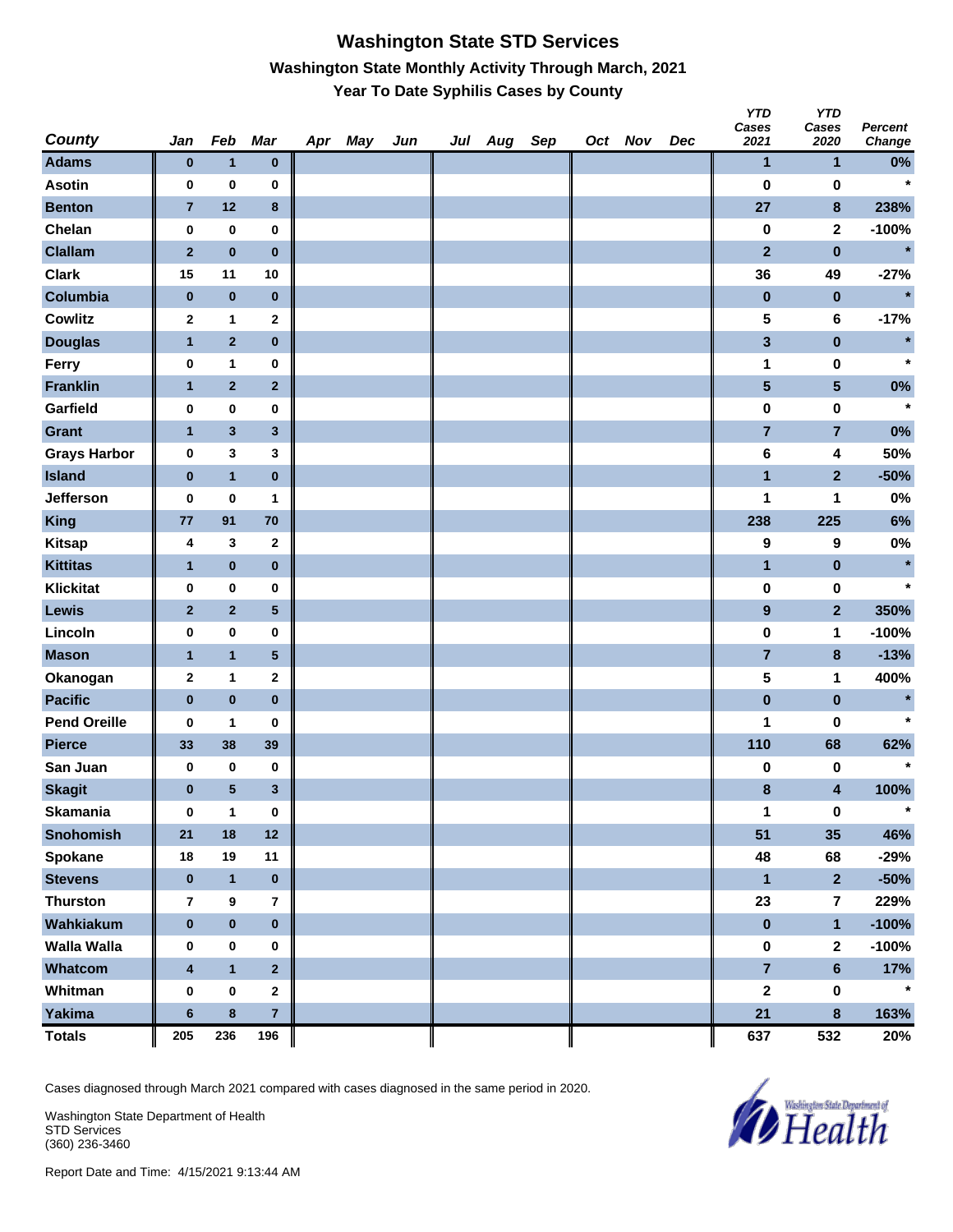# **Washington State STD Services Washington State Monthly Activity Through March, 2021 Year To Date Syphilis-P&S Cases by County**

| <b>County</b>       | Jan            | Feb          | <b>Mar</b>   | Apr May | Jun | Jul Aug Sep |  | Oct Nov | Dec | <b>YTD</b><br>Cases<br>2021 | <b>YTD</b><br>Cases<br>2020 | Percent<br>Change |
|---------------------|----------------|--------------|--------------|---------|-----|-------------|--|---------|-----|-----------------------------|-----------------------------|-------------------|
| <b>Adams</b>        | $\bf{0}$       | $\bf{0}$     | $\pmb{0}$    |         |     |             |  |         |     | $\pmb{0}$                   | 1                           | $-100%$           |
| <b>Asotin</b>       | 0              | $\pmb{0}$    | 0            |         |     |             |  |         |     | $\bf{0}$                    | $\bf{0}$                    | $\star$           |
| <b>Benton</b>       | $\mathbf{3}$   | $\mathbf{3}$ | $\mathbf{1}$ |         |     |             |  |         |     | $\overline{7}$              | $\mathbf{3}$                | 133%              |
| Chelan              | 0              | $\pmb{0}$    | 0            |         |     |             |  |         |     | $\pmb{0}$                   | $\pmb{0}$                   | $\ast$            |
| <b>Clallam</b>      | $\mathbf{2}$   | $\pmb{0}$    | $\pmb{0}$    |         |     |             |  |         |     | $\overline{2}$              | $\pmb{0}$                   | $\star$           |
| <b>Clark</b>        | 5              | 4            | 4            |         |     |             |  |         |     | 13                          | 22                          | $-41%$            |
| Columbia            | $\pmb{0}$      | $\pmb{0}$    | $\pmb{0}$    |         |     |             |  |         |     | $\pmb{0}$                   | $\pmb{0}$                   | $\star$           |
| Cowlitz             | 0              | $\mathbf{1}$ | 0            |         |     |             |  |         |     | 1                           | $\pmb{0}$                   | $\star$           |
| <b>Douglas</b>      | $\bf{0}$       | $\mathbf{1}$ | $\pmb{0}$    |         |     |             |  |         |     | $\mathbf{1}$                | $\pmb{0}$                   |                   |
| Ferry               | 0              | $\pmb{0}$    | 0            |         |     |             |  |         |     | $\pmb{0}$                   | $\pmb{0}$                   | $\star$           |
| <b>Franklin</b>     | $\pmb{0}$      | $\pmb{0}$    | $\pmb{0}$    |         |     |             |  |         |     | $\bf{0}$                    | $\mathbf{1}$                | $-100%$           |
| Garfield            | 0              | $\pmb{0}$    | 0            |         |     |             |  |         |     | $\bf{0}$                    | $\pmb{0}$                   | $\star$           |
| <b>Grant</b>        | $\pmb{0}$      | $\pmb{0}$    | $\mathbf{1}$ |         |     |             |  |         |     | 1                           | $\mathbf{2}$                | $-50%$            |
| <b>Grays Harbor</b> | 0              | $\mathbf{2}$ | 2            |         |     |             |  |         |     | 4                           | $\mathbf 2$                 | 100%              |
| <b>Island</b>       | $\pmb{0}$      | $\mathbf{1}$ | $\pmb{0}$    |         |     |             |  |         |     | $\mathbf{1}$                | $\mathbf{1}$                | $0\%$             |
| <b>Jefferson</b>    | 0              | $\bf{0}$     | 1            |         |     |             |  |         |     | 1                           | 0                           | $\star$           |
| <b>King</b>         | 29             | 38           | 30           |         |     |             |  |         |     | 97                          | 77                          | 26%               |
| <b>Kitsap</b>       | 1              | $\pmb{0}$    | $\mathbf{2}$ |         |     |             |  |         |     | 3                           | 2                           | 50%               |
| <b>Kittitas</b>     | 1              | $\bf{0}$     | $\pmb{0}$    |         |     |             |  |         |     | $\mathbf{1}$                | $\pmb{0}$                   | $\star$           |
| <b>Klickitat</b>    | 0              | $\pmb{0}$    | 0            |         |     |             |  |         |     | $\pmb{0}$                   | 0                           | $\star$           |
| Lewis               | $\pmb{0}$      | $\mathbf 2$  | 4            |         |     |             |  |         |     | $\bf 6$                     | $\mathbf{1}$                | 500%              |
| Lincoln             | 0              | $\pmb{0}$    | 0            |         |     |             |  |         |     | $\bf{0}$                    | $\bf{0}$                    | $\star$           |
| <b>Mason</b>        | $\pmb{0}$      | $\pmb{0}$    | $\mathbf{2}$ |         |     |             |  |         |     | $\mathbf{2}$                | $\pmb{0}$                   |                   |
| Okanogan            | 0              | $\pmb{0}$    | 0            |         |     |             |  |         |     | $\pmb{0}$                   | $\pmb{0}$                   | $\star$           |
| <b>Pacific</b>      | $\pmb{0}$      | $\pmb{0}$    | $\pmb{0}$    |         |     |             |  |         |     | $\pmb{0}$                   | $\pmb{0}$                   |                   |
| <b>Pend Oreille</b> | 0              | 1            | 0            |         |     |             |  |         |     | 1                           | 0                           | $\star$           |
| <b>Pierce</b>       | 16             | 14           | 17           |         |     |             |  |         |     | 47                          | 27                          | 74%               |
| San Juan            | 0              | $\pmb{0}$    | 0            |         |     |             |  |         |     | 0                           | 0                           | $\star$           |
| <b>Skagit</b>       | $\bf{0}$       | $\mathbf{3}$ | $\bf{0}$     |         |     |             |  |         |     | 3                           | $\mathbf{2}$                | 50%               |
| <b>Skamania</b>     | 0              | $\pmb{0}$    | $\pmb{0}$    |         |     |             |  |         |     | $\pmb{0}$                   | $\pmb{0}$                   | $\star$           |
| Snohomish           | $6\phantom{1}$ | ${\bf 5}$    | 4            |         |     |             |  |         |     | 15                          | $\boldsymbol{9}$            | 67%               |
| <b>Spokane</b>      | 9              | $10\,$       | 5            |         |     |             |  |         |     | 24                          | $20\,$                      | 20%               |
| <b>Stevens</b>      | $\pmb{0}$      | $\pmb{0}$    | $\pmb{0}$    |         |     |             |  |         |     | $\pmb{0}$                   | $\overline{\mathbf{2}}$     | $-100%$           |
| <b>Thurston</b>     | 5              | $\bf 8$      | 6            |         |     |             |  |         |     | 19                          | $\mathbf{3}$                | 533%              |
| Wahkiakum           | $\pmb{0}$      | $\pmb{0}$    | $\pmb{0}$    |         |     |             |  |         |     | $\pmb{0}$                   | $\pmb{0}$                   | $\star$           |
| <b>Walla Walla</b>  | 0              | $\pmb{0}$    | 0            |         |     |             |  |         |     | $\pmb{0}$                   | $\pmb{0}$                   |                   |
| Whatcom             | $\mathbf{3}$   | $\pmb{0}$    | $\mathbf{1}$ |         |     |             |  |         |     | $\overline{\mathbf{4}}$     | $\overline{\mathbf{4}}$     | $0\%$             |
| Whitman             | $\pmb{0}$      | $\pmb{0}$    | $\mathbf{2}$ |         |     |             |  |         |     | $\mathbf 2$                 | $\pmb{0}$                   | $\star$           |
| Yakima              | $\mathbf 2$    | $\bf 6$      | 5            |         |     |             |  |         |     | 13                          | $\overline{\mathbf{2}}$     | 550%              |
| <b>Totals</b>       | 82             | 99           | 87           |         |     |             |  |         |     | 268                         | 181                         | 48%               |

Cases diagnosed through March 2021 compared with cases diagnosed in the same period in 2020.

Washington State Department of Health STD Services (360) 236-3460

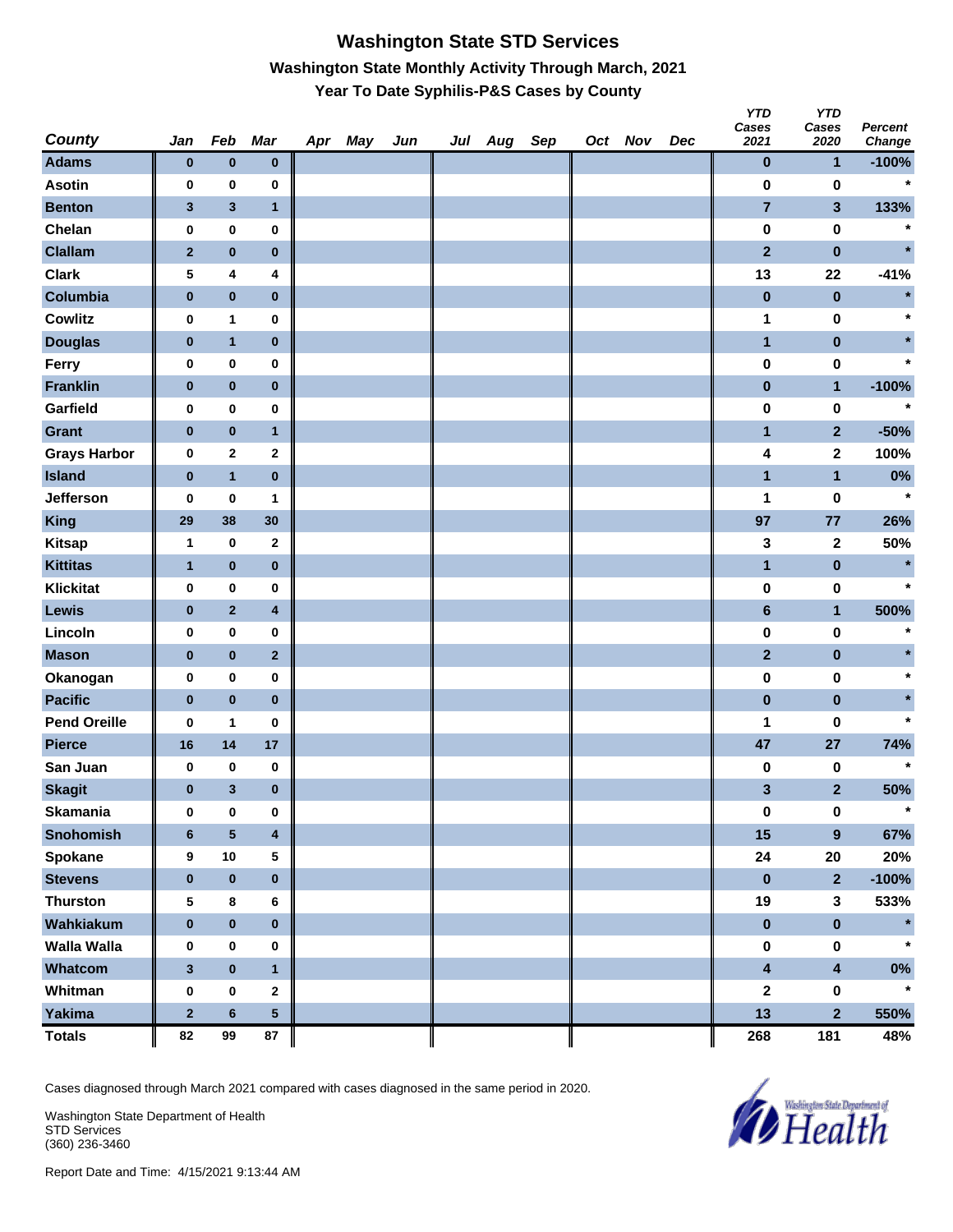## **Washington State STD Services Washington State Monthly Activity Through March, 2021 Year To Date Syphilis-EL Cases by County**

| <b>County</b>       | Jan            | Feb                     | <b>Mar</b>              | Apr May | Jun | Jul Aug Sep |  | Oct Nov | Dec | <b>YTD</b><br>Cases<br>2021 | <b>YTD</b><br>Cases<br>2020 | <b>Percent</b><br>Change |
|---------------------|----------------|-------------------------|-------------------------|---------|-----|-------------|--|---------|-----|-----------------------------|-----------------------------|--------------------------|
| <b>Adams</b>        | $\bf{0}$       | $\bf{0}$                | $\pmb{0}$               |         |     |             |  |         |     | 0                           | $\bf{0}$                    |                          |
| <b>Asotin</b>       | $\pmb{0}$      | 0                       | 0                       |         |     |             |  |         |     | $\bf{0}$                    | $\bf{0}$                    | $\star$                  |
| <b>Benton</b>       | $\mathbf{3}$   | $\overline{\mathbf{4}}$ | $\overline{\mathbf{4}}$ |         |     |             |  |         |     | 11                          | $\mathbf{2}$                | 450%                     |
| Chelan              | $\pmb{0}$      | $\pmb{0}$               | 0                       |         |     |             |  |         |     | $\pmb{0}$                   | 1                           | $-100%$                  |
| <b>Clallam</b>      | $\bf{0}$       | $\pmb{0}$               | $\pmb{0}$               |         |     |             |  |         |     | $\bf{0}$                    | $\pmb{0}$                   | $\star$                  |
| <b>Clark</b>        | $\overline{7}$ | $\mathbf{1}$            | $\mathbf 2$             |         |     |             |  |         |     | 10                          | 13                          | $-23%$                   |
| Columbia            | $\pmb{0}$      | $\pmb{0}$               | $\pmb{0}$               |         |     |             |  |         |     | $\bf{0}$                    | $\bf{0}$                    | $\star$                  |
| <b>Cowlitz</b>      | 1              | $\mathbf 0$             | 0                       |         |     |             |  |         |     | 1                           | 1                           | 0%                       |
| <b>Douglas</b>      | $\pmb{0}$      | $\pmb{0}$               | $\pmb{0}$               |         |     |             |  |         |     | $\pmb{0}$                   | $\pmb{0}$                   | $\star$                  |
| Ferry               | 0              | $\pmb{0}$               | 0                       |         |     |             |  |         |     | $\pmb{0}$                   | $\pmb{0}$                   | $\star$                  |
| <b>Franklin</b>     | $\bf{0}$       | $\pmb{0}$               | $\pmb{0}$               |         |     |             |  |         |     | $\pmb{0}$                   | $\mathbf{1}$                | $-100%$                  |
| Garfield            | 0              | $\pmb{0}$               | 0                       |         |     |             |  |         |     | 0                           | $\bf{0}$                    | $\star$                  |
| <b>Grant</b>        | $\bf{0}$       | $\mathbf 2$             | $\overline{\mathbf{2}}$ |         |     |             |  |         |     | 4                           | $\mathbf{2}$                | 100%                     |
| <b>Grays Harbor</b> | $\pmb{0}$      | $\pmb{0}$               | 0                       |         |     |             |  |         |     | $\bf{0}$                    | $\bf{0}$                    | $\star$                  |
| <b>Island</b>       | $\bf{0}$       | $\pmb{0}$               | $\pmb{0}$               |         |     |             |  |         |     | $\pmb{0}$                   | $\pmb{0}$                   |                          |
| <b>Jefferson</b>    | 0              | 0                       | 0                       |         |     |             |  |         |     | $\bf{0}$                    | 0                           | $\star$                  |
| <b>King</b>         | 31             | 31                      | 17                      |         |     |             |  |         |     | 79                          | 94                          | $-16%$                   |
| <b>Kitsap</b>       | 1              | $\mathbf{2}$            | 0                       |         |     |             |  |         |     | 3                           | 3                           | 0%                       |
| <b>Kittitas</b>     | $\pmb{0}$      | $\pmb{0}$               | $\pmb{0}$               |         |     |             |  |         |     | $\pmb{0}$                   | $\pmb{0}$                   | $\star$                  |
| <b>Klickitat</b>    | 0              | $\pmb{0}$               | 0                       |         |     |             |  |         |     | $\pmb{0}$                   | $\pmb{0}$                   | $\star$                  |
| Lewis               | $\bf{0}$       | $\pmb{0}$               | $\pmb{0}$               |         |     |             |  |         |     | $\bf{0}$                    | $\pmb{0}$                   | $\star$                  |
| Lincoln             | $\pmb{0}$      | $\pmb{0}$               | 0                       |         |     |             |  |         |     | 0                           | 1                           | $-100%$                  |
| <b>Mason</b>        | $\bf{0}$       | $\pmb{0}$               | $\pmb{0}$               |         |     |             |  |         |     | $\pmb{0}$                   | 3                           | $-100%$                  |
| Okanogan            | $\pmb{0}$      | $\mathbf{1}$            | 1                       |         |     |             |  |         |     | $\mathbf 2$                 | $\bf{0}$                    | $\star$                  |
| <b>Pacific</b>      | $\bf{0}$       | $\pmb{0}$               | $\pmb{0}$               |         |     |             |  |         |     | $\pmb{0}$                   | $\pmb{0}$                   |                          |
| <b>Pend Oreille</b> | 0              | 0                       | 0                       |         |     |             |  |         |     | $\bf{0}$                    | 0                           | $\star$                  |
| <b>Pierce</b>       | ${\bf 5}$      | $\overline{7}$          | $\boldsymbol{9}$        |         |     |             |  |         |     | 21                          | 19                          | 11%                      |
| San Juan            | 0              | $\mathbf 0$             | 0                       |         |     |             |  |         |     | 0                           | 0                           | $\star$                  |
| <b>Skagit</b>       | $\bf{0}$       | $\bf{0}$                | $\bf{0}$                |         |     |             |  |         |     | 0                           | 0                           | $\star$                  |
| <b>Skamania</b>     | $\pmb{0}$      | 1                       | 0                       |         |     |             |  |         |     | 1                           | $\pmb{0}$                   | $\star$                  |
| Snohomish           | $\overline{7}$ | $\overline{\mathbf{4}}$ | $\overline{\mathbf{2}}$ |         |     |             |  |         |     | 13                          | $\overline{7}$              | 86%                      |
| <b>Spokane</b>      | $\overline{7}$ | 6                       | 4                       |         |     |             |  |         |     | 17                          | 21                          | $-19%$                   |
| <b>Stevens</b>      | $\pmb{0}$      | $\pmb{0}$               | $\pmb{0}$               |         |     |             |  |         |     | $\pmb{0}$                   | $\mathbf 0$                 | $\star$                  |
| <b>Thurston</b>     | $\pmb{0}$      | $\pmb{0}$               | 1                       |         |     |             |  |         |     | 1                           | 4                           | $-75%$                   |
| Wahkiakum           | $\pmb{0}$      | $\pmb{0}$               | $\pmb{0}$               |         |     |             |  |         |     | $\pmb{0}$                   | $\pmb{0}$                   | $\star$                  |
| <b>Walla Walla</b>  | 0              | 0                       | 0                       |         |     |             |  |         |     | 0                           | 1                           | $-100%$                  |
| Whatcom             | $\pmb{0}$      | $\pmb{0}$               | $\mathbf{1}$            |         |     |             |  |         |     | $\blacksquare$              | $\bf{0}$                    | $\star$                  |
| Whitman             | $\pmb{0}$      | $\pmb{0}$               | 0                       |         |     |             |  |         |     | $\pmb{0}$                   | $\pmb{0}$                   | $\star$                  |
| Yakima              | $\mathbf 2$    | $\overline{\mathbf{2}}$ | $\mathbf{1}$            |         |     |             |  |         |     | 5                           | $\overline{\mathbf{2}}$     | 150%                     |
| <b>Totals</b>       | 64             | 61                      | 44                      |         |     |             |  |         |     | 169                         | 175                         | $-3%$                    |

Cases diagnosed through March 2021 compared with cases diagnosed in the same period in 2020.

Washington State Department of Health STD Services (360) 236-3460

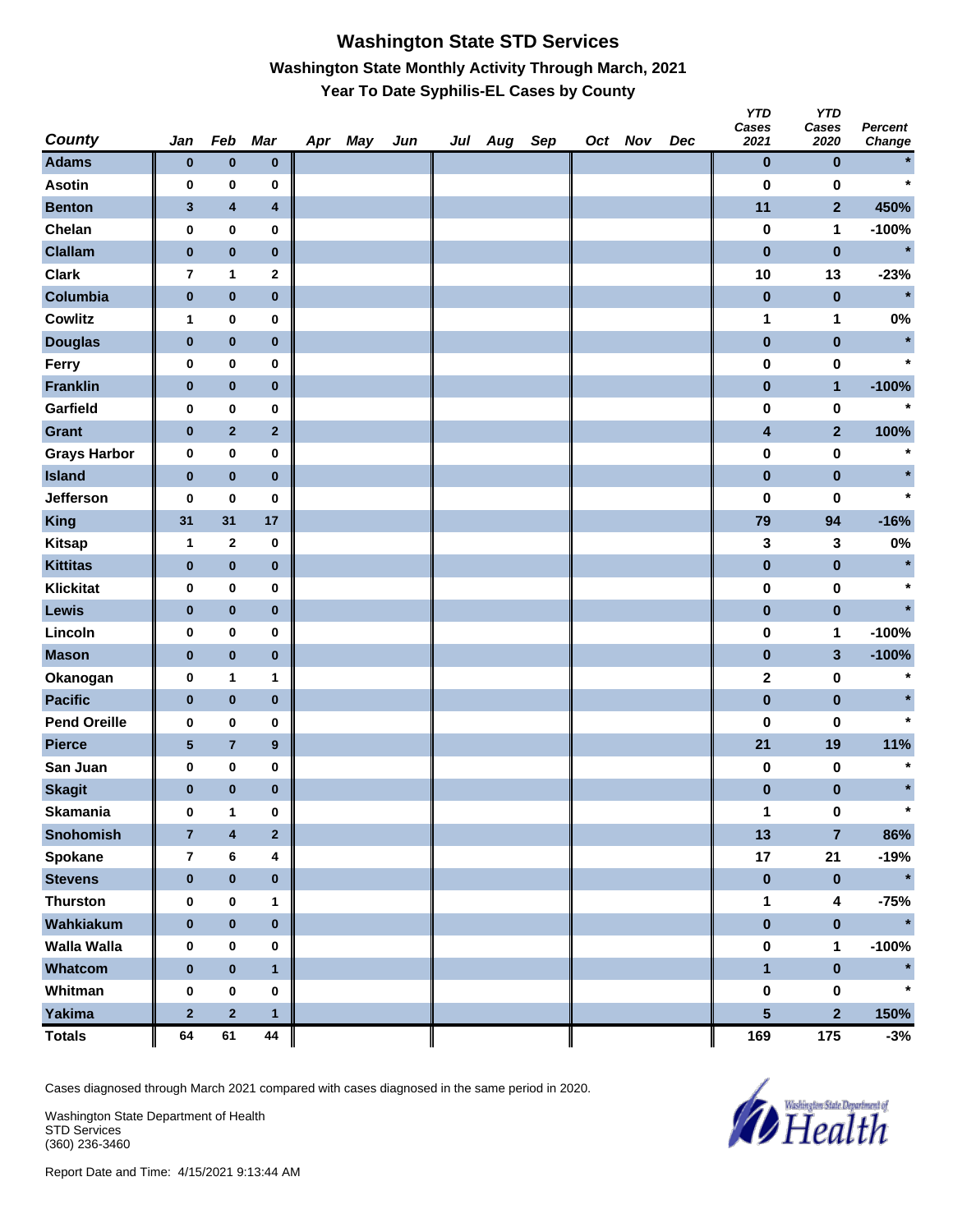## **Washington State STD Services Washington State Monthly Activity Through March, 2021 Year To Date Syphilis-L/LL Cases by County**

| <b>County</b>       | Jan          | Feb              | <b>Mar</b>   | Apr May | Jun | Jul Aug Sep |  | Oct Nov | Dec | <b>YTD</b><br>Cases<br>2021 | <b>YTD</b><br>Cases<br>2020 | Percent<br>Change |
|---------------------|--------------|------------------|--------------|---------|-----|-------------|--|---------|-----|-----------------------------|-----------------------------|-------------------|
| <b>Adams</b>        | $\bf{0}$     | $\mathbf{1}$     | $\pmb{0}$    |         |     |             |  |         |     | $\mathbf{1}$                | $\pmb{0}$                   |                   |
| <b>Asotin</b>       | 0            | $\pmb{0}$        | 0            |         |     |             |  |         |     | $\bf{0}$                    | $\bf{0}$                    | $\star$           |
| <b>Benton</b>       | $\mathbf{1}$ | ${\bf 5}$        | $\mathbf{2}$ |         |     |             |  |         |     | $\bf8$                      | $\mathbf{3}$                | 167%              |
| Chelan              | $\pmb{0}$    | $\pmb{0}$        | 0            |         |     |             |  |         |     | $\pmb{0}$                   | 1                           | $-100%$           |
| <b>Clallam</b>      | $\bf{0}$     | $\pmb{0}$        | $\pmb{0}$    |         |     |             |  |         |     | $\pmb{0}$                   | $\pmb{0}$                   | $\star$           |
| <b>Clark</b>        | 3            | 6                | 4            |         |     |             |  |         |     | 13                          | 14                          | $-7%$             |
| Columbia            | $\pmb{0}$    | $\pmb{0}$        | $\pmb{0}$    |         |     |             |  |         |     | $\pmb{0}$                   | $\pmb{0}$                   | $\star$           |
| <b>Cowlitz</b>      | 1            | $\bf{0}$         | $\mathbf 2$  |         |     |             |  |         |     | 3                           | 5                           | $-40%$            |
| <b>Douglas</b>      | $\mathbf{1}$ | $\mathbf{1}$     | $\pmb{0}$    |         |     |             |  |         |     | $\mathbf{2}$                | $\pmb{0}$                   | $\star$           |
| Ferry               | 0            | $\mathbf{1}$     | 0            |         |     |             |  |         |     | 1                           | $\pmb{0}$                   | $\star$           |
| <b>Franklin</b>     | $\mathbf{1}$ | $\mathbf{1}$     | $\mathbf 2$  |         |     |             |  |         |     | $\overline{\mathbf{4}}$     | $\mathbf{3}$                | 33%               |
| Garfield            | 0            | $\pmb{0}$        | 0            |         |     |             |  |         |     | $\pmb{0}$                   | 0                           | $\star$           |
| <b>Grant</b>        | $\mathbf{1}$ | $\mathbf{1}$     | $\pmb{0}$    |         |     |             |  |         |     | $\mathbf{2}$                | $\mathbf{3}$                | $-33%$            |
| <b>Grays Harbor</b> | $\pmb{0}$    | 1                | 1            |         |     |             |  |         |     | $\mathbf 2$                 | $\mathbf{2}$                | 0%                |
| <b>Island</b>       | $\pmb{0}$    | $\pmb{0}$        | $\pmb{0}$    |         |     |             |  |         |     | $\pmb{0}$                   | $\mathbf{1}$                | $-100%$           |
| Jefferson           | 0            | 0                | 0            |         |     |             |  |         |     | $\bf{0}$                    | 1                           | $-100%$           |
| <b>King</b>         | 17           | 22               | 22           |         |     |             |  |         |     | 61                          | 54                          | 13%               |
| <b>Kitsap</b>       | $\mathbf 2$  | 1                | 0            |         |     |             |  |         |     | 3                           | 4                           | $-25%$            |
| <b>Kittitas</b>     | $\pmb{0}$    | $\pmb{0}$        | $\pmb{0}$    |         |     |             |  |         |     | $\pmb{0}$                   | $\pmb{0}$                   | $\star$           |
| <b>Klickitat</b>    | $\mathbf 0$  | $\pmb{0}$        | 0            |         |     |             |  |         |     | $\pmb{0}$                   | 0                           | $\star$           |
| <b>Lewis</b>        | $\mathbf{2}$ | $\pmb{0}$        | $\mathbf{1}$ |         |     |             |  |         |     | $\mathbf{3}$                | $\mathbf{1}$                | 200%              |
| Lincoln             | 0            | $\pmb{0}$        | 0            |         |     |             |  |         |     | $\pmb{0}$                   | $\pmb{0}$                   | $\star$           |
| <b>Mason</b>        | $\mathbf{1}$ | $\mathbf{1}$     | $\mathbf{3}$ |         |     |             |  |         |     | $\overline{\mathbf{5}}$     | $5\phantom{.0}$             | 0%                |
| Okanogan            | $\mathbf{2}$ | $\pmb{0}$        | 1            |         |     |             |  |         |     | 3                           | 1                           | 200%              |
| <b>Pacific</b>      | $\bf{0}$     | $\pmb{0}$        | $\pmb{0}$    |         |     |             |  |         |     | $\pmb{0}$                   | $\pmb{0}$                   | $\star$           |
| <b>Pend Oreille</b> | 0            | $\pmb{0}$        | 0            |         |     |             |  |         |     | 0                           | 0                           | $\star$           |
| <b>Pierce</b>       | 11           | 17               | 13           |         |     |             |  |         |     | 41                          | 22                          | 86%               |
| San Juan            | 0            | $\bf{0}$         | 0            |         |     |             |  |         |     | 0                           | 0                           | $\star$           |
| <b>Skagit</b>       | $\bf{0}$     | $\overline{2}$   | 3            |         |     |             |  |         |     | 5                           | $\overline{\mathbf{2}}$     | 150%              |
| <b>Skamania</b>     | $\bf{0}$     | $\pmb{0}$        | $\pmb{0}$    |         |     |             |  |         |     | $\pmb{0}$                   | $\pmb{0}$                   | $\star$           |
| <b>Snohomish</b>    | $\bf{8}$     | $\boldsymbol{9}$ | $\bf 6$      |         |     |             |  |         |     | 23                          | 19                          | 21%               |
| <b>Spokane</b>      | $\mathbf{2}$ | 3                | $\mathbf 2$  |         |     |             |  |         |     | 7                           | 26                          | $-73%$            |
| <b>Stevens</b>      | $\pmb{0}$    | $\mathbf{1}$     | $\pmb{0}$    |         |     |             |  |         |     | $\blacksquare$              | $\pmb{0}$                   | $\pmb{\ast}$      |
| <b>Thurston</b>     | $\mathbf{2}$ | $\mathbf{1}$     | 0            |         |     |             |  |         |     | 3                           | $\pmb{0}$                   | $\star$           |
| Wahkiakum           | $\pmb{0}$    | $\pmb{0}$        | $\pmb{0}$    |         |     |             |  |         |     | $\pmb{0}$                   | $\mathbf{1}$                | $-100%$           |
| Walla Walla         | 0            | 0                | 0            |         |     |             |  |         |     | $\pmb{0}$                   | 1                           | $-100%$           |
| Whatcom             | $\mathbf{1}$ | $\mathbf{1}$     | $\pmb{0}$    |         |     |             |  |         |     | $\overline{2}$              | $\overline{2}$              | $0\%$             |
| Whitman             | $\pmb{0}$    | $\mathbf 0$      | 0            |         |     |             |  |         |     | $\pmb{0}$                   | $\pmb{0}$                   | $\star$           |
| Yakima              | $\mathbf 2$  | $\mathbf 0$      | $\mathbf{1}$ |         |     |             |  |         |     | 3                           | $\overline{\mathbf{4}}$     | $-25%$            |
| <b>Totals</b>       | 58           | 75               | 63           |         |     |             |  |         |     | 196                         | 175                         | 12%               |

Cases diagnosed through March 2021 compared with cases diagnosed in the same period in 2020.

Washington State Department of Health STD Services (360) 236-3460